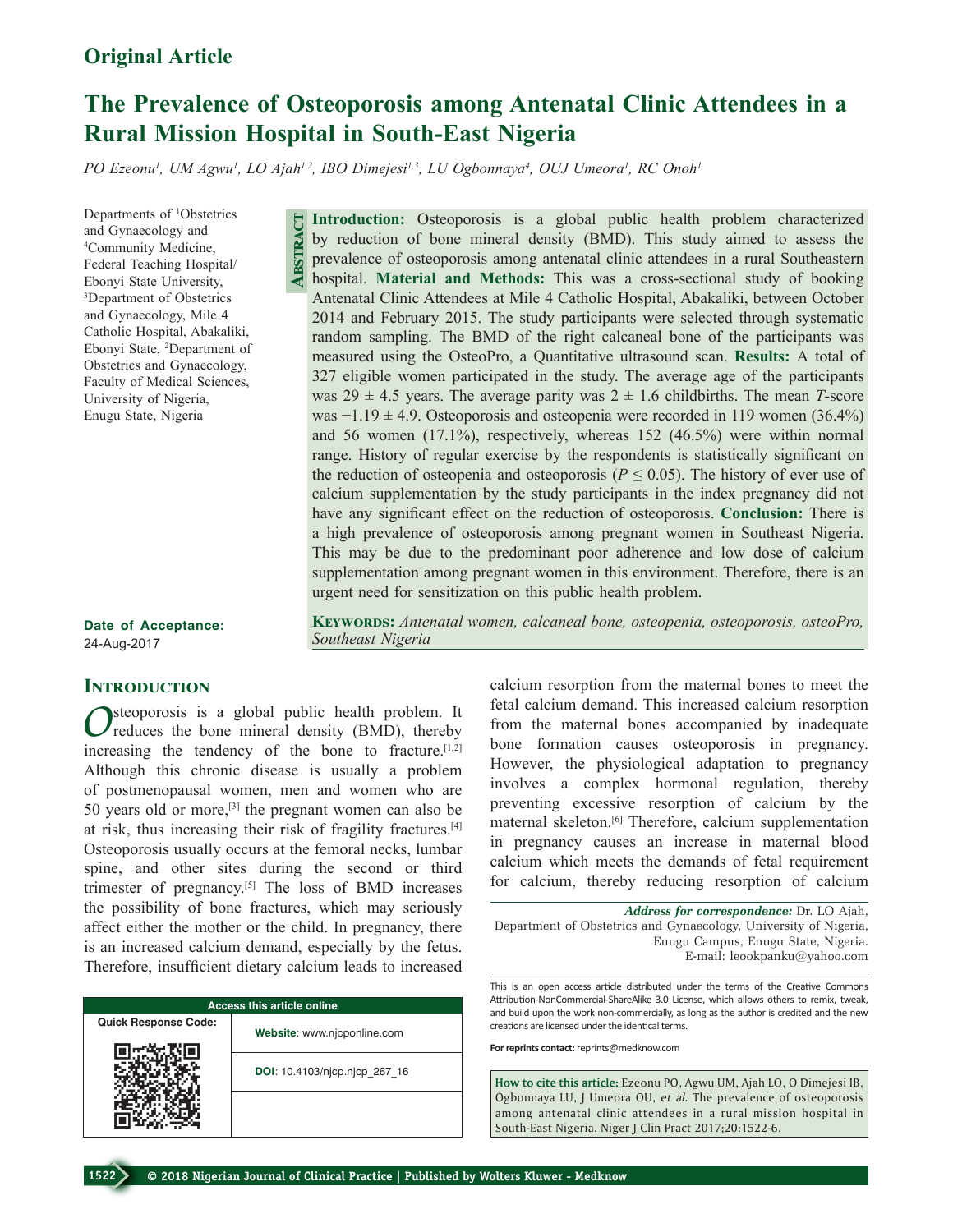from the maternal skeleton. High calcium containing diets such as crabs, crayfish, milk products, meat, fish, vegetables, fortified cereals, and bread, will also help meet the increased calcium demand in pregnancy.

Other causes of osteoporosis in pregnancy comprise failure of calcitrophic hormones and decreased activities of osteoblasts. Calcitrophic hormones and osteoblasts help the maternal skeleton adapt to the stress of pregnancy and delivery.[7,8] Osteoporosis has been found to be more common among Caucasians when compared with Africans and patients with calcium deficiency, protein energy malnutrition, short interpregnancy interval, sedentary lifestyle, and prolonged breast feeding.[8‑13] Osteoporosis is usually asymptomatic until it causes fracture. The long-term effect of pregnancy on BMD is still controversial. While Kolle *et al*. [14] revealed an association of low BMD and previous pregnancy in Norwegian premenopausal women, other studies showed nonsignificant association between pregnancy and permanent bone loss.[15,16] A recent systematic review has shown that pregnancy has a protective effect on bone mass if it is followed by lactation.[17]

Nigeria is still riddled with the problem of high total fertility rate, low contraceptive prevalence, poverty, ignorance, poor health-seeking behavior, and malnutrition.[18] Most of these risk factors may increase the risk of osteoporosis in this environment. Previous studies have reported low calcium intake in pregnancy, especially in Sub-Saharan Africa and Asia.<sup>[19-21]</sup> This was mainly due to poor dietary habit and seasonal variation of the meals in these countries. Based on Medline search, the prevalence of osteoporosis among pregnant women has not been done before in Sub‑Saharan Africa. It was because of these reasons that this study on the prevalence of osteoporosis among antenatal clinic attendees in a rural mission hospital in Southeast Nigeria, was embarked upon. This study aimed to assess the prevalence of osteoporosis among antenatal clinic attendees in a rural Southeastern hospital.

## **Materials and Methods**

This was a cross-sectional study of booking antenatal clinic attendees that was carried out at Mile 4 Catholic Hospital, Abakaliki, Ebonyi State, between October 2014 and February 2015. The study participants were selected through systematic random sampling.[22] Thereafter, each booking antenatal woman with odd serial number in the attendance register was selected. A structured interviewer-administered questionnaire was used to collate information on the sociodemographic characteristics, parity distribution, and calcium supplementation of the eligible participants. Before the administration of the questionnaire at the study center, it was pretested on twenty booking antenatal clinic attendees at St. Vincent Hospital, Ndubia‑Ikwo, Ebonyi State, another rural mission hospital owned by the Roman Catholic Church. For the purpose of this study, adherence to calcium supplementation in pregnancy occurs when the pregnant woman takes at least a tablet of calcium lactate (300 mg) daily from the first trimester of the pregnancy. Ever use of calcium supplementation in the index pregnancy occurs when the pregnant woman takes calcium lactate from the first trimester of the pregnancy but may or may not be compliant with the drug.

The BMD of the right calcaneal bone of the participants was measured using the OsteoPro. OsteoPro is an ultrasound bone mineral densitometer produced by B.M. Tech. Worldwide Co., limited, Falkensteiner StraBe 4, D-61462 Konigstein, Germany. This study used the manufacturer's African reference database for BMD already installed in OsteoPro software. The cutoff values for categorizing patients as having low bone mass (osteopenia) or osteoporosis in this study used the WHO criteria,<sup>[23]</sup> in which osteoporosis was defined as a *T*‑score of <2.5 standard deviation (SD). Osteopenia was also determined when the *T*-score was between  $-1$ and –2.5 SD. The OsteoPro software also provided a *Z*‑score of BMD, which is obtained by comparison to reference mean matched for sex, age, and weight. The OsteoPro had a provision for input of the biodata of the clients. The biodata comprised of name of the client, date of birth, sex, region of origin (Africa, America, Asia, Europe, or Middle‑East), and side of the calcaneal bone (either right or left) to be tested. Once the input of the biodata was made and the client was tested, the OsteoPro automatically gave the *T*‑score and *Z*‑score and depicted whether the result was normal, osteopenia or osteoporosis. The inclusion criteria comprised the consenting booking antenatal women with odd serial numbers in the attendance register. However, the booking pregnant women with even serial numbers in the attendance register, those already booked, and those of them who, despite adequate counseling, refused to participate in the study, were excluded from the study. There were only one and three respondents who were taking tobacco and alcohol in the index pregnancy, respectively, and so they were excluded from this study.

The minimum sample size for the study was calculated based on the formula for estimating sample size for cross‑sectional studies described by Daniel.[24] With 29.6% osteoporosis prevalence among Jordanian women,[25] the minimum sample size was 320. Data were analyzed using Epi Info Statistical software (CDC, Atlanta, Georgia, version 3.5.4). Analysis of Variance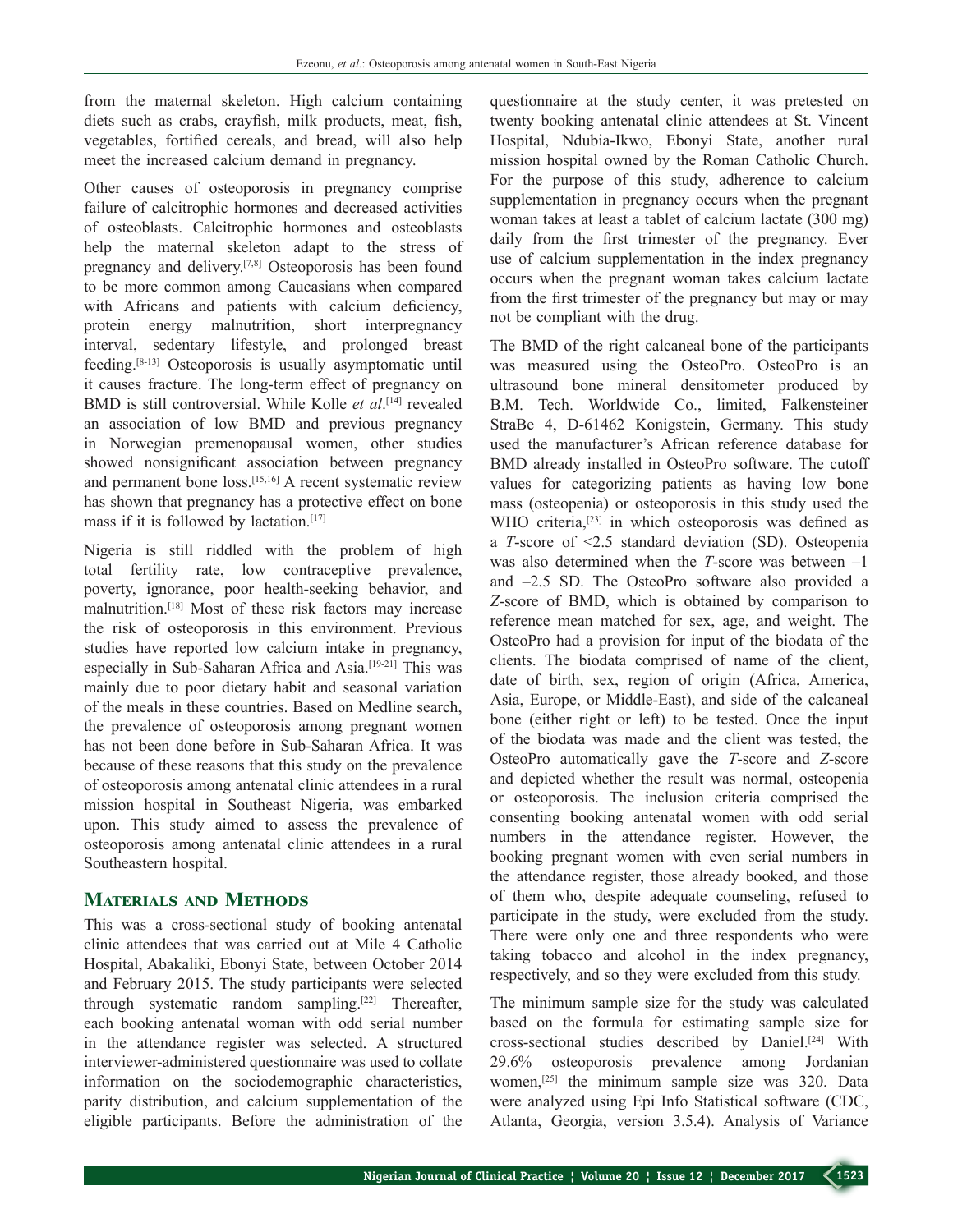and Student's *t*‑test were used for the analysis of the continuous variables whereas Pearson Chi-squared test was used for analysis of the discrete variables.  $P \leq 0.05$ was considered statistically significant. Ethical clearance for the study was obtained from the Ethics Committee of the Federal Teaching Hospital, Abakaliki. Informed written consent was obtained from the study participants.

## **Results**

A total of 327 eligible booking antenatal women participated in the study. The average age of the participants was  $29 \pm 4.5$  years and it ranged from 18 to 44 years. The average parity was  $2 \pm 1.6$  childbirths and ranged from 0 to 9 childbirths. The mean *T‑*score

| Table 1: The prevalence of osteoporosis and osteopenia<br>among the antenatal women $(n=327)$ |                |  |  |
|-----------------------------------------------------------------------------------------------|----------------|--|--|
|                                                                                               | $n(^{0}/_{0})$ |  |  |
| Osteoporosis                                                                                  | 119 (36.39)    |  |  |
| Osteopenia                                                                                    | 56(17.13)      |  |  |
| Norma                                                                                         | 152 (46.48)    |  |  |

**Table 2: The effect of sociodemographic characteristics and calcium supplementation on osteopenia and osteoporosis among the antenatal women**

| <b>Determinants</b> |       |                | ostcoporosis among the antenatar women<br>Normal Osteopenia Osteoporosis | $\boldsymbol{P}$ | $P^{**}$ |
|---------------------|-------|----------------|--------------------------------------------------------------------------|------------------|----------|
|                     | value |                |                                                                          |                  |          |
| Age (years)         |       |                |                                                                          |                  |          |
| <30                 | 90    | 35             | 72                                                                       | 0.79             | 0.93     |
| $\geq 30$           | 62    | 21             | 47                                                                       |                  |          |
| Parity              |       |                |                                                                          |                  |          |
| $\mathbf{0}$        | 51    | 24             | 53                                                                       | 0.28             | 0.09     |
| $\geq$ 1            | 101   | 32             | 66                                                                       |                  |          |
| Educational         |       |                |                                                                          |                  |          |
| status              |       |                |                                                                          |                  |          |
| $\leq$ Primary      | 18    | $\overline{4}$ | 6                                                                        | 0.45             | 0.08     |
| $\geq$ Secondary    | 134   | 52             | 113                                                                      |                  |          |
| Exercise            |       |                |                                                                          |                  |          |
| programme           |       |                |                                                                          |                  |          |
| Yes                 | 88    | 23             | 52                                                                       | 0.05             | 0.03     |
| No                  | 64    | 33             | 67                                                                       |                  |          |
| Ever use            |       |                |                                                                          |                  |          |
| of calcium          |       |                |                                                                          |                  |          |
| supplementation     |       |                |                                                                          |                  |          |
| in the index        |       |                |                                                                          |                  |          |
| pregnancy           |       |                |                                                                          |                  |          |
| Yes                 | 81    | 22             | 51                                                                       | 0.10             | 0.11     |
| No                  | 71    | 34             | 68                                                                       |                  |          |
| Adherence           |       |                |                                                                          |                  |          |
| to calcium          |       |                |                                                                          |                  |          |
| supplementation     |       |                |                                                                          |                  |          |
| in the index        |       |                |                                                                          |                  |          |
| pregnancy           |       |                |                                                                          |                  |          |
| Yes                 | 4     | 1              | $\theta$                                                                 | 1.0              | 0.13     |
| N <sub>0</sub>      | 148   | 55             | 119                                                                      |                  |          |

\*\**P*‑value for osteoporosis

was  $-1.19 \pm 4.9$ . Table 1 showed that osteoporosis was recorded in 119 women (36.4%) and osteopenia in 56 (17.1%) whereas 152 (46.5%) were within normal range. The effect of sociodemographic characteristics and calcium supplementation on osteopenia and osteoporosis among the antenatal women is contained in Table 2. The age distribution, parity, educational qualification, and adherence to calcium supplementation were not statistically significant on the reduction of osteopenia and osteoporosis among the women ( $P \geq 0.05$ ). However, history of regular exercise by the respondents before the index pregnancy is statistically significant on the reduction of osteopenia ( $P \le 0.03$ ) and osteoporosis ( $P \le 0.03$ ). While history of ever use of calcium supplement by the study participants is statistically significant on the reduction of osteopenia  $(P = 0.00)$ , it did not have any effect on osteoporosis  $(P = 0.16)$ .

#### **Discussion**

This study showed that there is a high prevalence of osteoporosis among pregnant women in Southeast Nigeria. With the exception of a history of regular exercise before the index pregnancy, the other sociodemographic characteristics did not have any statistically significant effect on the reduction of osteoporosis among the pregnant women.

The osteoporosis prevalence of 36.4% recorded in this study is higher than 17.83% and 20.25% reported in Pakistan and India, respectively (26.27). The reasons for this difference in osteoporosis prevalence between this study and the reports from the other centres may have been because of the different methodologies used in the studies. While quantitative ultrasound scan (QUS) was used in this study and, in Pakistan and India, $[26,27]$  the study participants in this study were only pregnant women unlike both the reproductive age and postmenopausal women that participated in the Pakistani and Indian studies. The high osteoporosis prevalence in this study may also be due to the pregnancy which increases the risk of osteoporosis.<sup>[5]</sup> The Jordanian and Iranian studies, in which dual-energy X-ray absorptiometry (DEXA) was used, excluded the pregnant and lactating women.[25,28] The reason for exclusion of pregnant and lactating women in these studies was because of possible exposure to ionizing radiation which is not safe in pregnancy and lactation.

The 17.1% osteopenia prevalence in this study is much lower than 62.9% prevalence reported among the pre- and post-menopausal women in Pakistan.<sup>[26]</sup> The reason for this difference may be because of involvement of both pre- and post-menopausal women in the Pakistani study, unlike this study in which only pregnant women were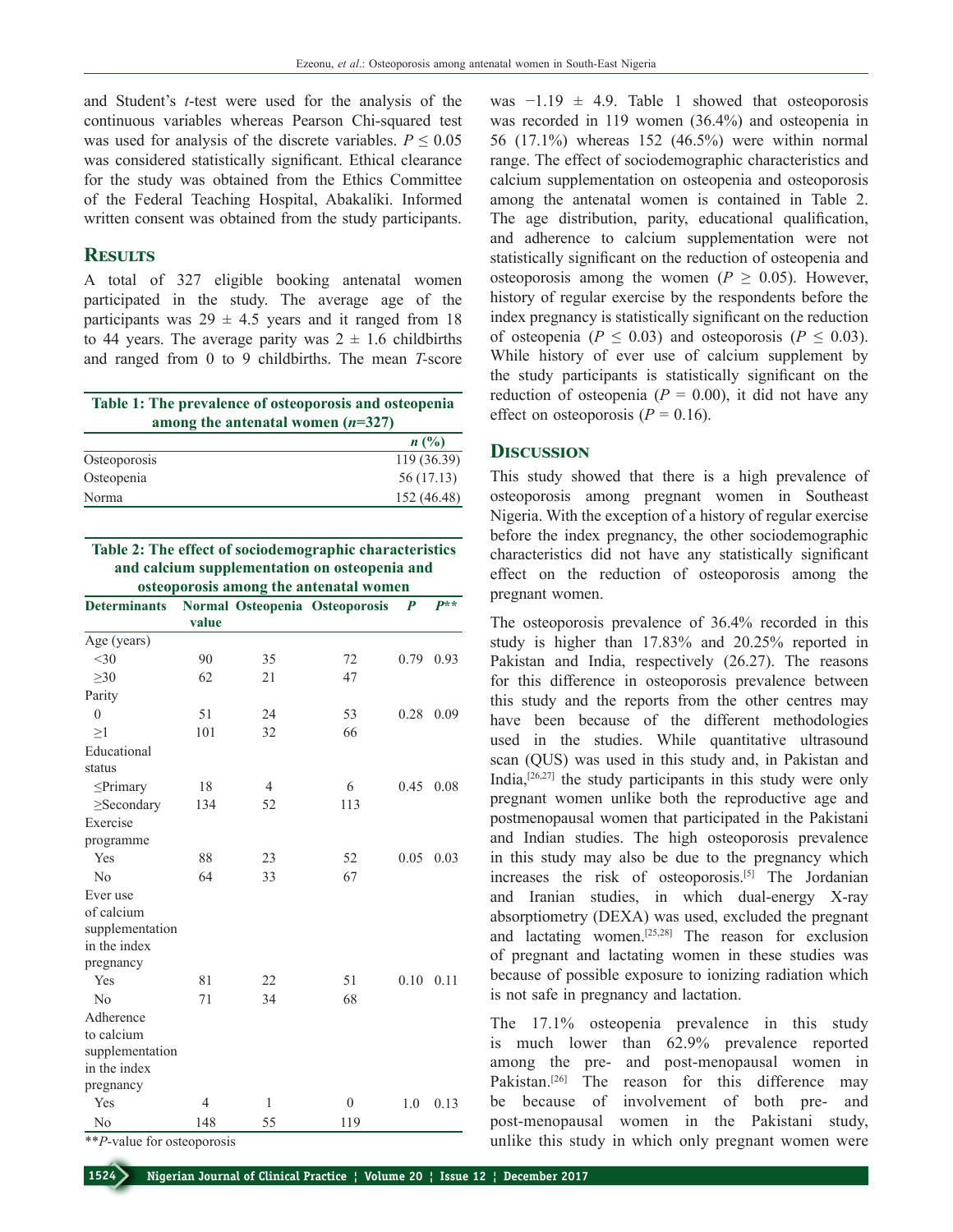involved. This may also be due to differences in racial predisposition to bone fragility as it is more common among Asians than blacks.<sup>[29]</sup> The protective effect of regular exercise program, before the index pregnancy, against osteopenia and osteoporosis in this study is similar to the previous reports in Jordan and Pakistan, in which sedentary life style was a risk factor to osteoporosis.[25,26] Although less proportion of pregnant women on calcium supplementation were suffering from osteoporosis when compared with nonusers in this study, lack of significant protective effect of calcium supplementation to osteoporosis is against the reports in Pakistan, India, and Jordan.[26,30,31] Usually, in this environment, the readily available and affordable oral calcium supplement is calcium lactate and each tablet is 300 mg. A twice daily dose of calcium lactate 300 mg is recommended to every pregnant woman from booking at the study center. The 300 mg tablet of calcium lactate contains about 12% elemental calcium which is 36 mg.<sup>[30]</sup> Therefore, the recommended daily elemental calcium supplement for pregnant women at the study center is 72 mg. This is much less than the WHO recommended daily elemental calcium intake of  $1.5-2.0$  g by the pregnant women.<sup>[32]</sup> Based on this fact, calcium supplementation in pregnancy using twice daily dose of 300 mg calcium lactate will not significantly prevent osteoporosis in pregnancy. This might have been responsible for the insignificant effect of adherence to calcium supplementation to osteoporosis in pregnancy in this study. To reduce this public health challenge, the WHO recommended daily dose of elemental calcium supplement for pregnant women should be implemented in this environment. The dieticians should also be involved in counselling the pregnant women on taking high calcium‑containing diets to help stem the tide of osteoporosis and its complications in Nigeria. The women should be counseled on the need for them to adhere to not only the calcium supplements but also other routine antenatal drugs through the mass media and at the preconceptional care and antenatal clinics.

Although the QUS used in this study is reliable, safe in pregnancy, and cheap,<sup>[33]</sup> the DEXA scan is still considered as the gold standard test for measuring BMD,[34] thereby limiting the validity of the results of this study. It is also weakened by nonscreening of the participants on endocrine disorders, nutritional deficiencies, and inflammatory disorders which are also the risk factors to osteoporosis. This study is further weakened by the cross-sectional design, and some of the information sought for is prone to recall bias. This is also a hospital-based study, in which its findings may not be a true reflection of what is happening in the society.

#### **Conclusion**

There is a high prevalent of osteoporosis among pregnant women in Southeast Nigeria. This may be due to the predominant poor adherence and low dose of calcium supplementation among pregnant women in this environment. Therefore, there is an urgent need for community sensitization on this public health problem and on the various ways of preventing it. The WHO recommended daily dose of elemental calcium supplement for pregnant women should be implemented in this environment to reduce high osteoporosis prevalence and its complications. The pregnant women should also be counseled to be taking high calcium containing diets to help stem the tide of osteoporosis and its complications in Nigeria. A randomized control community-based study on this subject matter is needed to further strengthen or refute the findings from this study.

#### **Acknowledgment**

The authors wish to thank the well women center, Federal Teaching Hospital, Abakaliki, for providing their staff from where all the trained research assistants for this study were recruited.

### **Financial Support and Sponsorship**

This study was funded by the Tertiary Education Trust Fund, Federal Ministry of Education, Nigeria.

#### **Conflicts of Interest**

There are no conflicts of interest.

#### **References**

- 1. Chung PH, Maroulis GB. Osteoporosis An update on prevention and treatment. Female Patient 1996;2:39‑50.
- 2. Delany AM, Dong Y, Canalis E. Mechanisms of glucocorticoid action in bone cells. J Cell Biochem 1994;56:295-302.
- 3. Geusens P, Dumitrescu B, van Geel T, van Helden S, Vanhoof J, Dinant GJ. Impact of systematic implementation of a clinical case finding strategy on diagnosis and therapy of postmenopausal osteoporosis. J Bone Miner Res 2008;23:812‑8.
- 4. Mann GB, Kang YC, Brand C, Ebeling PR, Miller J. Secondary causes of low bone mass in patients with breast cancer: A need for greater vigilance. J Clin Oncol 2009;27:3605-10.
- 5. Pentyala S, Rahman A, Mysore P, Tumillo T, Roy A, Pentyala S, *et al*. Osteoporosis associated with pregnancy. Arch Med 2015;7:6.
- 6. Khastgir G, Studd J. Pregnancy‑associated osteoporosis. Br J Obstet Gynaecol 1994;101:836‑8.
- 7. Rillo OL, Di Stefano CA, Bermudez J, Maldonado Cocco JA. Idiopathic osteoporosis during pregnancy. Clin Rheumatol 1994;13:299‑304.
- 8. Gilsanz V, Roe TF, Mora S, Costin G, Goodman WG. Changes in vertebral bone density in black girls and white girls during childhood and puberty. N Engl J Med 1991;325:1597‑600.
- 9. Welten DC, Kemper HC, Post GB, van Staveren WA. A meta‑analysis of the effect of calcium intake on bone mass in young and middle aged females and males. J Nutr 1995;125:2802‑13.